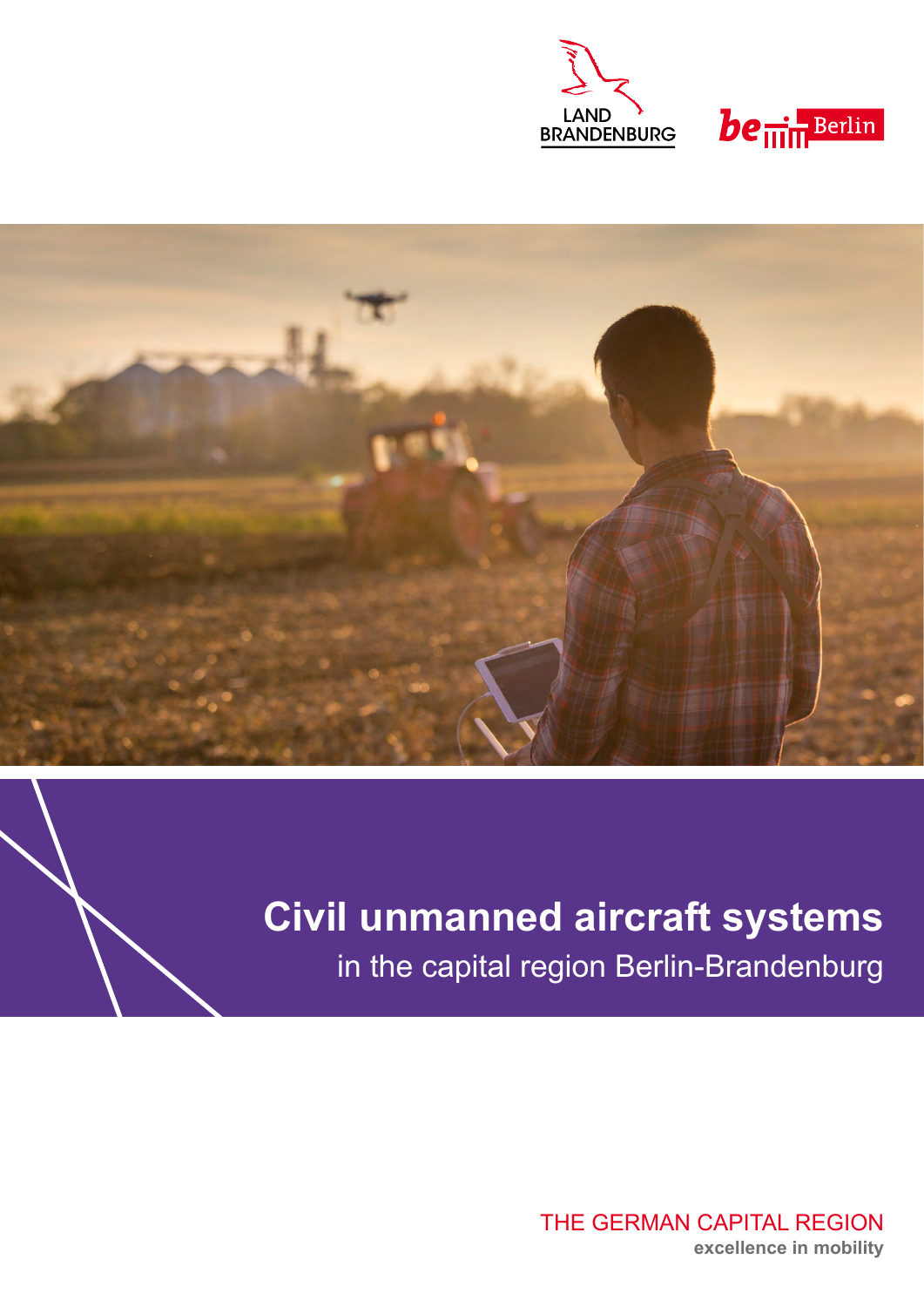#### **Manufacturers and**

**developers** AiDrones APUS Aeronautical ArrowTec **BÄRDRONES** DrohnenShop Berlin DROTEC ECARYS Engineering FLIGHTCOPTER FlyingMachines Germandrones KAPI electronics Multirotor ProjectAlphaLink **Sitebots** Skypoint-e

#### **Service providers**

4k.branko adKor AIRTEAM ArrowTec avatum BÄRDRONES BEE2B Dronesforgood BSF Swissphoto CDS Group Germany Copter Squad UAS COPTERview airDATA DiAvEn div-gmbh Drohnen-Finder.com Dronesperhour GmbH eagle eye technologies Eight Wings Germandrones LiveEO Masuch Geoinformation meetaa meteomatics Multirotor ÖbVI Strese & Rehs Pix4D ProjectAlphaLink SENSYS GmbH **Sitebots** Skypoint-e Slice production studios **TeaserFilm** TRIGIS GeoServices Vermessung Diering Vermessung Kaden

**Authorities and organisations with security responsibilities** DLRG e.V. DRK Landesverband Feuerwehr Potsdam Johanniter-Unfall-Hilfe e.V. Polizei Berlin Polizei Brandenburg





Sitebots surveying drones in action **Research-flight surveying drone ATISS** from the TH Wildau

## **A strong region**

The capital region, with six million residents and as a political, scientific and economic centre, is extremely well connected to other growth markets in Europe, making it one of the most important aerospace regions in Germany.

The companies and numerous institutes for science and research based in the region dedicate themselves to diverse key subjects with a high development potential, such as the integration of **unmanned aircraft systems (UAS)** in urban air space or drone defence for security-relevant facilities.

## **UAS: an economic factor with a future**

Modern drones are increasingly taking over lower airspace as flying tools and instruments. Having started out as simple camera carriers for high-resolution aerial images, their development in the civil sector is going down multiple avenues and has already established a new and innovative sector in aviation.

Multicopters and fixed-wing drones are already being used in the capital region for 3D-surveying purposes, for industrial plant surveillance and inspection tasks, for coordinating emergency



»In its role as a management facility, GEOkomm e.V. primarily takes care of networks dealing with issues concerning geoinformatics. The first successful network in the UAS network, SiBeL, is now followed by agrASpace and its use

of aviation technologies (from UAS to satellites) to solve agricultural tasks.«

**Dr. Peter A. Hecker, chairman of GEOkomm, Verband der GeoInformationswirtschaft Berlin/ Brandenburg e.V.**



»The department of aeronautical engineering at the Wildau University of Applied Sciences (TU Wildau) has focussed on the design, construction, manufacture and testing of civil unmanned flight systems for 15 years now. TU Wildau and

their network partners thus make up a competence cluster in the Berlin-Brandenburg region.«

**Prof. Dr.-Ing. Wolfgang Rüther-Kindel, Professor of Aviation Technology/Logistics at, the Wildau Technical University of Applied Sciences**

personnel from the authorities and organisations with security tasks, in agriculture, in the film industry, and in the show and event sector. The sizes of the flight devices range from light micro drones at a maximum of 10 cm up to devices weighing well over 100 kg.

A certificate of knowledge is required to fly drones weighing over 2 kg in Germany. Stateapproved training facilities include ArrowTec, DPH Drone Services and COPTERview airDATA in Berlin and CURPAS e.V. and DROTEC in Brandenburg.

## **Research and development**

Institutes for research and science such as TU Berlin, BTU Cottbus-Senftenberg and TH Wildau are involved in shaping this innovative industrial sector and drive its development forwards. Alongside aerospace authorities, leading industrial companies and aerospace associations, EU, federal and state funding programmes all support the use of innovative aviation technologies in opening up possibilities for use in the civil sector.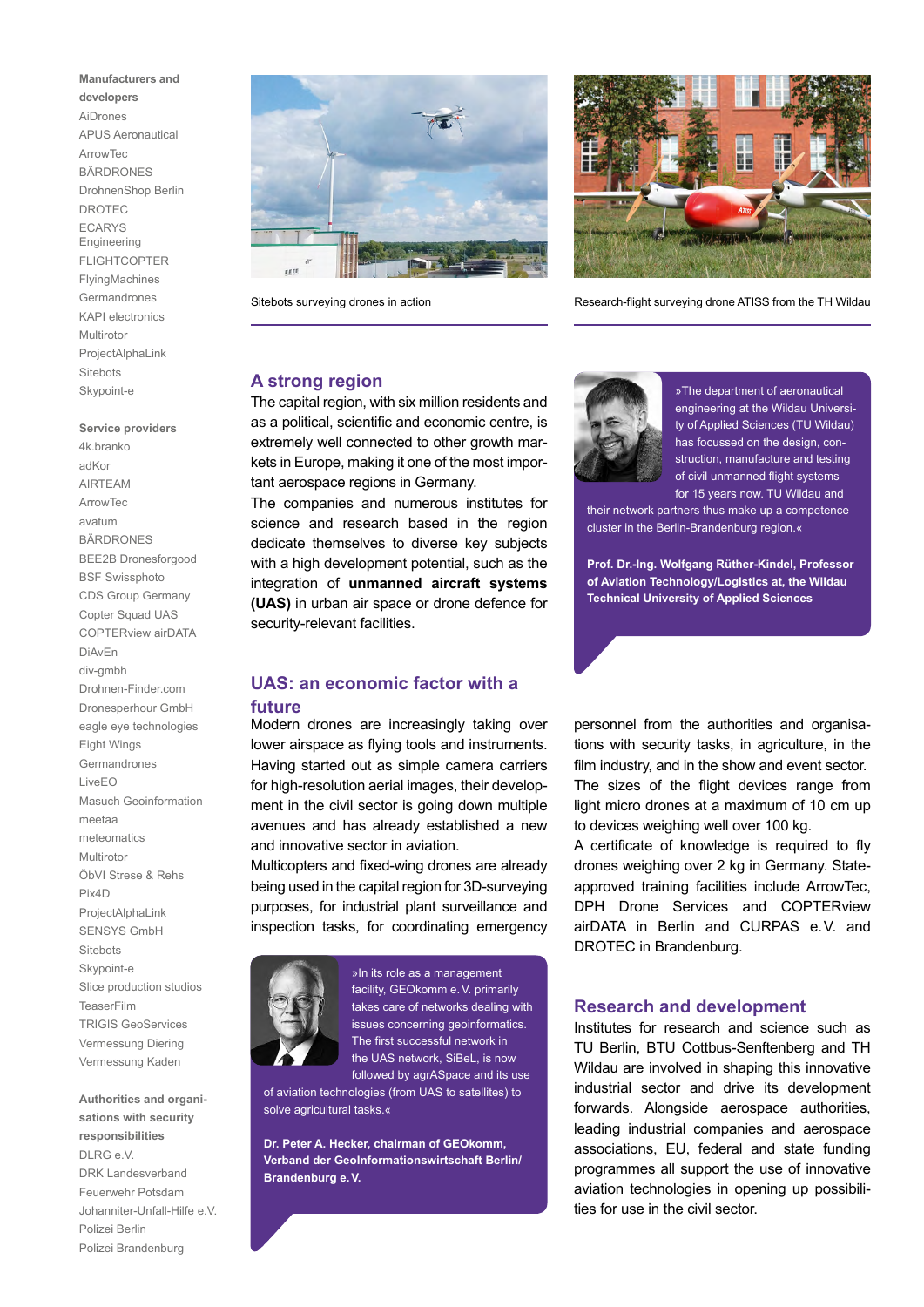### **Drone application areas:**

- **Aerial photography | Photogrammetry**
- Construction supervision and documentation
- **Inspection | Maintenance | Surveying**
- **Agriculture and forestry**
- Weather services
- **Thermography**
- Logistics, parcel and delivery services
- Research | Science | Archaeology
- $\blacksquare$  Film and television industry
- Shows and events
- Search and rescue services
- **Disaster prevention and environmental protection**
- **Munitions detection**
- Surveillance | Safety and security



In the field of research and development activities concerning the sustainable technical and organisational guarantee of security in European and international aerospace, the European Aviation Security Center (EASC e.V.), with premises at the Schönhagen commercial airfield and in the Adlershof Technology Park, sees itself as a manufacturer-independent facility for aerospace safety in Europe.

### **Excellent networking**

Strong associations and cooperation networks, made up of renowned manufacturers and users from the most diverse sectors, have established themselves in the capital region in all areas of unmanned aviation.

The CURPAS e.V. association based in Wildau networks manufacturers, suppliers and users and promotes the innovative further development of carrier systems.

Via the support from companies and scientific institutions in identifying suitable development and project partners, the networks and associations, such as SiBel, MoDiSem and SIBB e.V., help to strengthen the business location and its competitiveness as well as supporting the regional-political reinforcement of relevant activities in the capital region.

DroneMasters, the world's largest cross-sector platform for automated vertical mobility and drones, are also based in the capital region. Events and conferences organised by



»CURPAS e.V. focusses on UAS in the civil sector. With over 40 members from science and industry, CURPAS is the most innovative UAS association in Germany and the EU. True to the slogan 'We initiate innovation', the

association brings industry and science together, initiates research projects, and shares its specialist competence with numerous national and international committees.«

**Prof. Dr. Uwe Meinberg, chairman of the board and chair of Industrial Information Systems at BTU Cottbus-Senftenberg**

DroneMasters have been bringing thousands of experts and enthusiasts together since 2015.

By supporting these efforts, the Cluster Transport, Mobility and Logistics also enhances Berlin-Brandenburg as a quality location.



»Accelerated by digitalisation and electromobility, drones are opening up a new area of transport which makes it possible to connect city and countryside much more efficiently. The capital region offers dozens of industry-relevant appli-

cation cases and test fields for this purpose.«

**Frank Wernecke, founder and managing director of DroneMasters, Berlin**

**Science** BTU Cottbus-Senftenberg DAI Labor Deutsches GeoForschungsZentrum Potsdam (GFZ) EASC e.V. Embry-Riddle Aeronautical University Berlin FIB Finsterwalde FU Berlin HU Berlin Leibniz-Institut für Agrartechnik und Bioökonomie Leibniz-Institut für innovative Mikroelektronik – IHP GmbH Frankfurt/Oder Leibnitz-Zentrum für Agrarlandschaftsforschung TH Brandenburg TH Wildau TU Berlin

#### **Drone pilot training**

ArrowTec (DE.AST.002) COPTERview airDATA (über UAV DACH DE.AST.001) CURPAS e.V. (DE.AST.046) mit den Betriebsstätten: Multirotor, BTU Cottbus-Senftenberg, Sitebots und avatum DPH Drone Services UG (DE.AST.035) DROTEC (DE.AST.027)

#### **Networks and**

**associations** BBAA e.V. BVZD e.V. CURPAS e.V. DRONEMASTERS GEOkomm e.V. MoDiSeM ZIM-Netzwerk NiELS eG SIBB e.V. GRW-Netzwerk SiBeL ZIM-Netzwerk Verband Unbemannte Luftfahrt vom BDL+BDLI

#### **Test sites**

BAM TTS Baruth<sup>1</sup> Flugplatz Eggersdorf/ Müncheberg Flugplatz Eisenhüttenstadt Flugplatz Schönhagen<sup>1</sup> Flugplatz Strausberg<sup>1</sup> Flugplatz Welzow Modellfluggelände Borkheide

<sup>1</sup> separate permits required